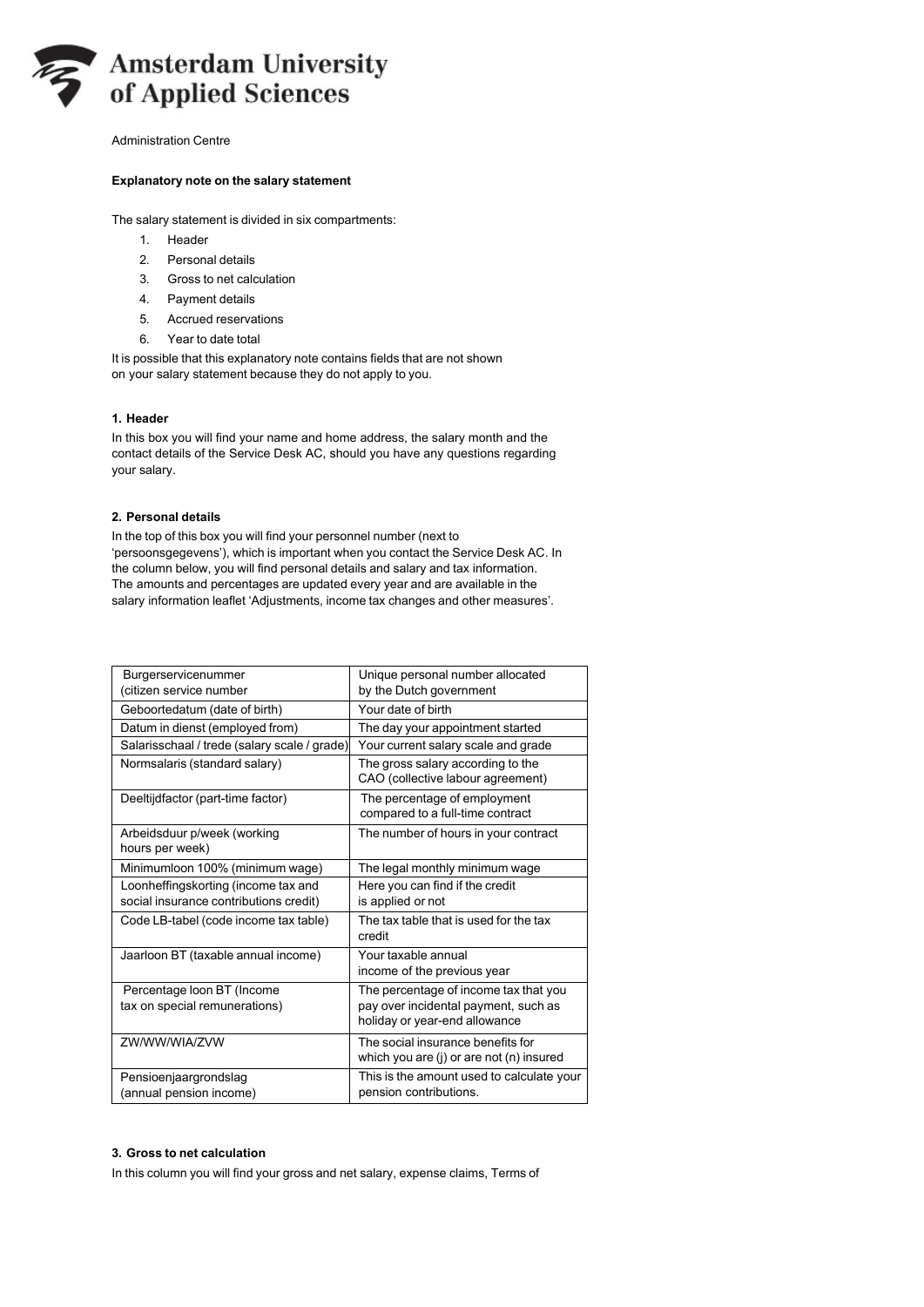

Employment choices and pension contributions: retirement pension, surviving dependant's pension and disability pension.

*Tabelloon* (base wage tax) Here you can find all the amounts that are taxed at base rate.

*Bijz. Loon* (special wage tax)

Here you can find all the amounts that are taxed at a special rate , such as the holiday allowance and the year-end allowance.

## *Betaling* (payment)

Here you can find all the amounts that are paid and deducted, as well as your net salary.

#### **4. Payment details**

Here you will find your net salary and your bank account number. Besides the payment to your own IBAN, partial payments to other account numbers can be stated here.

#### **5. Accrued reservations**

In this box you will find your accrued holiday and year-end allowance, for this month as well as for the current year.

# **6. Year to date total**

This box shows the total amount of gross salary, taxable salary, income tax credit and travel-to-work reimbursement. This box contains the components that are used for the annual salary statement.

Loon bruto (gross salary): the total amount of gross salary you received Belastbaar loon (taxable wages): your payroll tax is calculated on the basis of this amount

Loonheffing (payroll tax): the amount deducted from your salary as payroll tax Arbeidskorting (tax credit): the amount of tax reduction on the payroll tax Reiskosten (travel costs): The total amount paid out as a reimbursement of costs of travel between work and home.